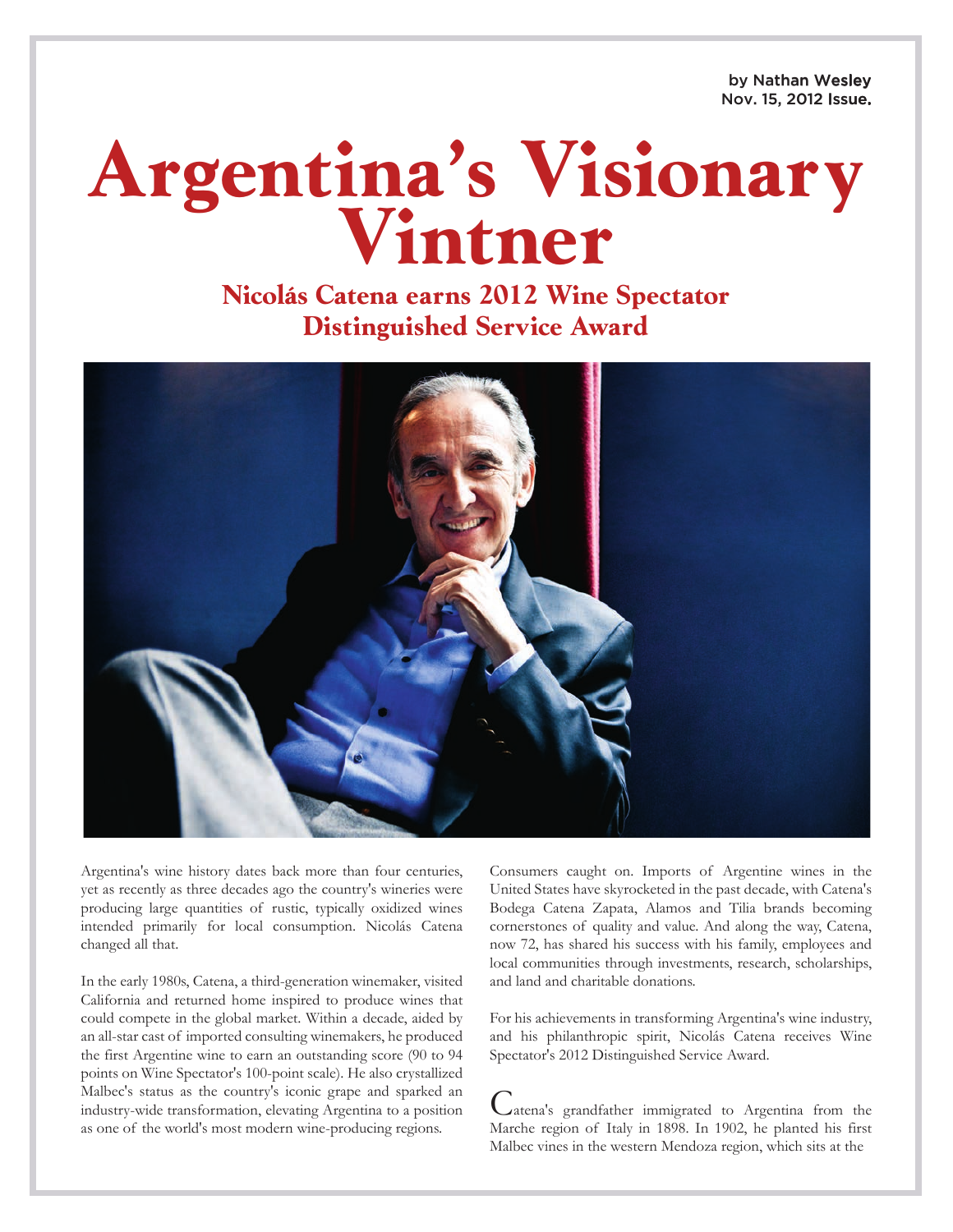base of the Andes mountains and is today the heart of the country's wine industry. Nicolás joined his family's wine business in 1963 after studying for a Ph.D. in economics. Despite Argentina's declining economic and political climate, he was able to expand his family's business by supplying the large domestic market, then consuming cheap, rustic wine at rates of up to 120 bottles per person a year.

By 1979, according to Ian Mount's The Vineyard at the End of the World, Catena owned the country's largest winery, producing nearly 300 million bottles annually. That year, at the height of Argentina's infamous Dirty War, Catena sold the winery, but as the country's economy and its wine industry began to collapse, the buyer defaulted on the final payments. In the end, Catena recouped his winery, as well as much of the cash from the sale.

In 1982, with wine consumption in Argentina declining and inflation rising, Catena accepted a three-year visiting scholar position at the University of California at Berkeley's department of agricultural economics. From his post near Napa Valley, he observed how the state's winemakers successfully adopted the quality-oriented winemaking techniques used in France. "When I arrived at Napa Valley, my first visit was to Robert Mondavi winery as a tourist," Catena says. "I discovered that they could not only produce a wine similar to the best French wines, but better."

That experience, Catena recalls, shifted his perception of quality wines and provided him with a model he could adopt at his own winery. "My reasoning was, if they can do this, why should I not try to do the same in Argentina?" he says. had until then written off as a lowly blender.

By the end of the decade, Catena was making modern wines and had introduced the now-popular Alamos brand to the U.S. market. But his big breakthrough arrived a few years later with the Malbec Mendoza Catena Alta Lunlunta 1996, bottled under the Bodegas Esmeralda label.



The Catena family in Berkley, Calif. 1982. From left: Adrianna, Nicolás, Elena, Ernesto and Laura.



Laura (left) acts as Bodega Catena Zapata's managing director, while Ernesto (right) serves as president for Bodegas Escorihuela.

The wine, made with the assistance of Pagli, was massive, modern and concentrated; oaky, yet polished and balanced. It earned 92 points from Wine Spectator in 1999, and became the first Argentine wine to receive an outstanding score in a Wine Spectator blind tasting. "In 1996," says Catena, "when I tasted that wine, even as it was very young, I said, 'This is something different. This will change the perception of red wine in the world.' "

And it did. Since 2002, exports of Argentine wines to the United States have grown more than fivefold, from 1.3 million cases to more than 7 million cases last year, according to Caucasia Wine Thinking, an Argentina-based export-data company. Catena's well-known Alamos, Tilia and the flagship Bodega Catena Zapata brands currently produce a combined 1 million cases per year, of which more than 600,000 are shipped to the United States.

While Alamos and Tilia represent some of Argentina's best values, with scores in the 83- to 88-point range and prices between \$10 and \$13 a bottle, Catena Zapata sets the country's benchmark for quality. Its Malbec Mendoza and Malbec Mendoza Alta, which typically score 90 or more points and today retail for \$24 and \$55, respectively, have been featured in Wine Spectator's annual Top 100 wines a combined

six times since 2002, a record for an Argentine winery.

He returned to Mendoza with the goal of producing a Cabernet Sauvignon and Chardonnay fit to compete in the global market. To do so, however, Catena realized he needed expertise in modern winemaking methods and hired a series of talented consulting winemakers, including California-based Paul Hobbs, Bordeaux-based Jacques Lurton and Italian Attilio Pagli. They advised Catena and his staff on vineyard management and the finer techniques of producing quality wine, and along the way helped him realize the potential of Malbec, a grape that Catena

Bodega Catena Zapata also produces three ultra-premium, high-altitude bottlings-Adrianna Vineyard, Nicasia Vineyard and Argentino, a blend from Adrianna and Nicasia-that have recent track records of scoring between 93 and 96 points, with the current release 2008s fetching \$115 to \$150 a bottle. To date, Bodega Catena Zapata is one of only five Argentine wineries to earn a classic score.